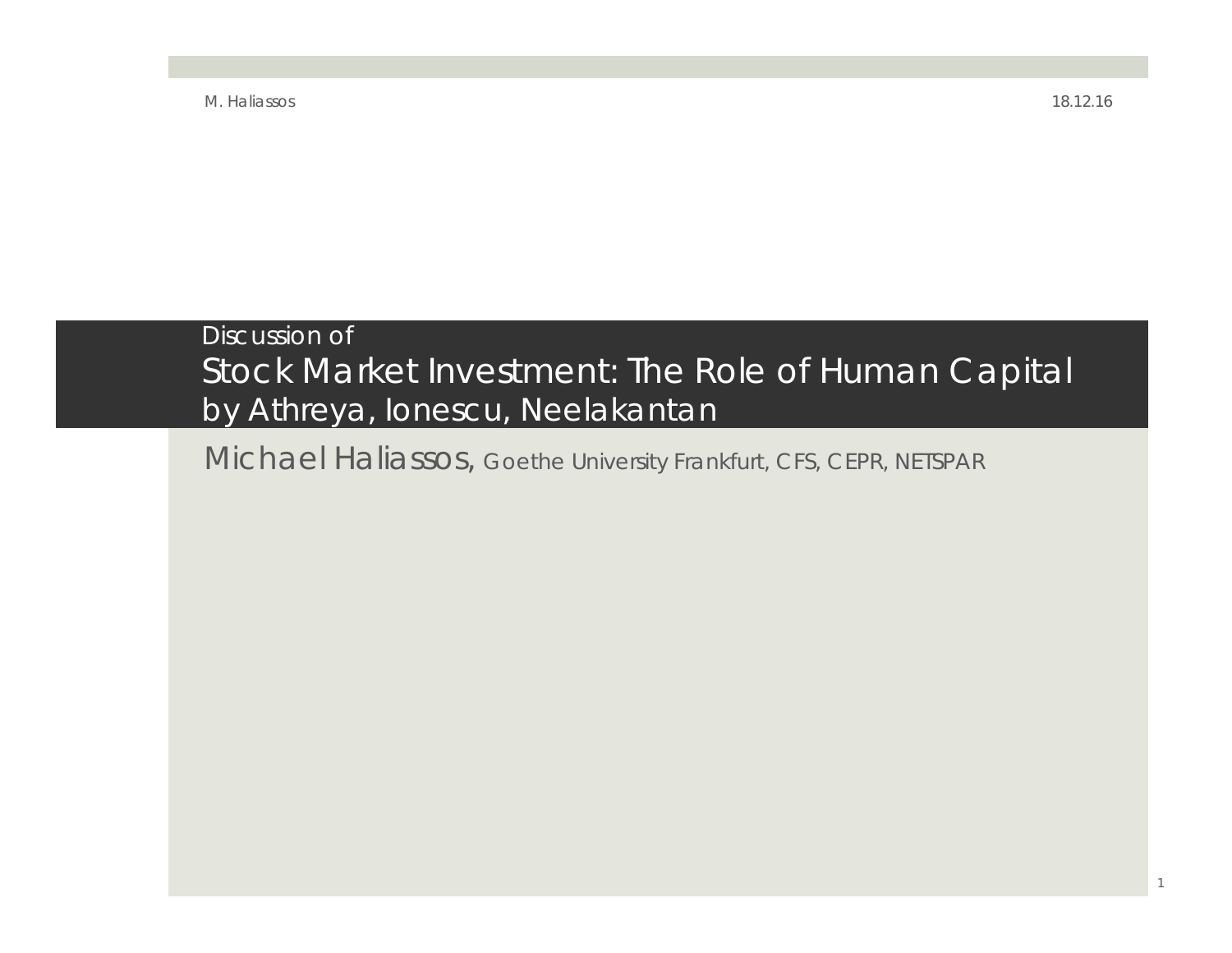### Two puzzles: Stock Market Participation and Portfolio Specialization

- **Participation:** An expected-utility maximizer faced with a risky asset offering higher expected return than the riskless asset will always invest *ε* in the risky asset (Arrow 1987, Haliassos and Bertaut 1995)
	- **Q** Reason:
		- о Expected return is higher
		- $\Box$ Relevant measure of risk (covariance) is zero
- **Portfolio share:** With background risk, often 100% *for some range* (Heaton and Lucas, 1997; Haliassos, Michaelides, 2003; Cocco, Gomes, Maenhout, 2005)
	-
	- **T** Reason: Attractive to borrow to invest in stocks but borrowing constraint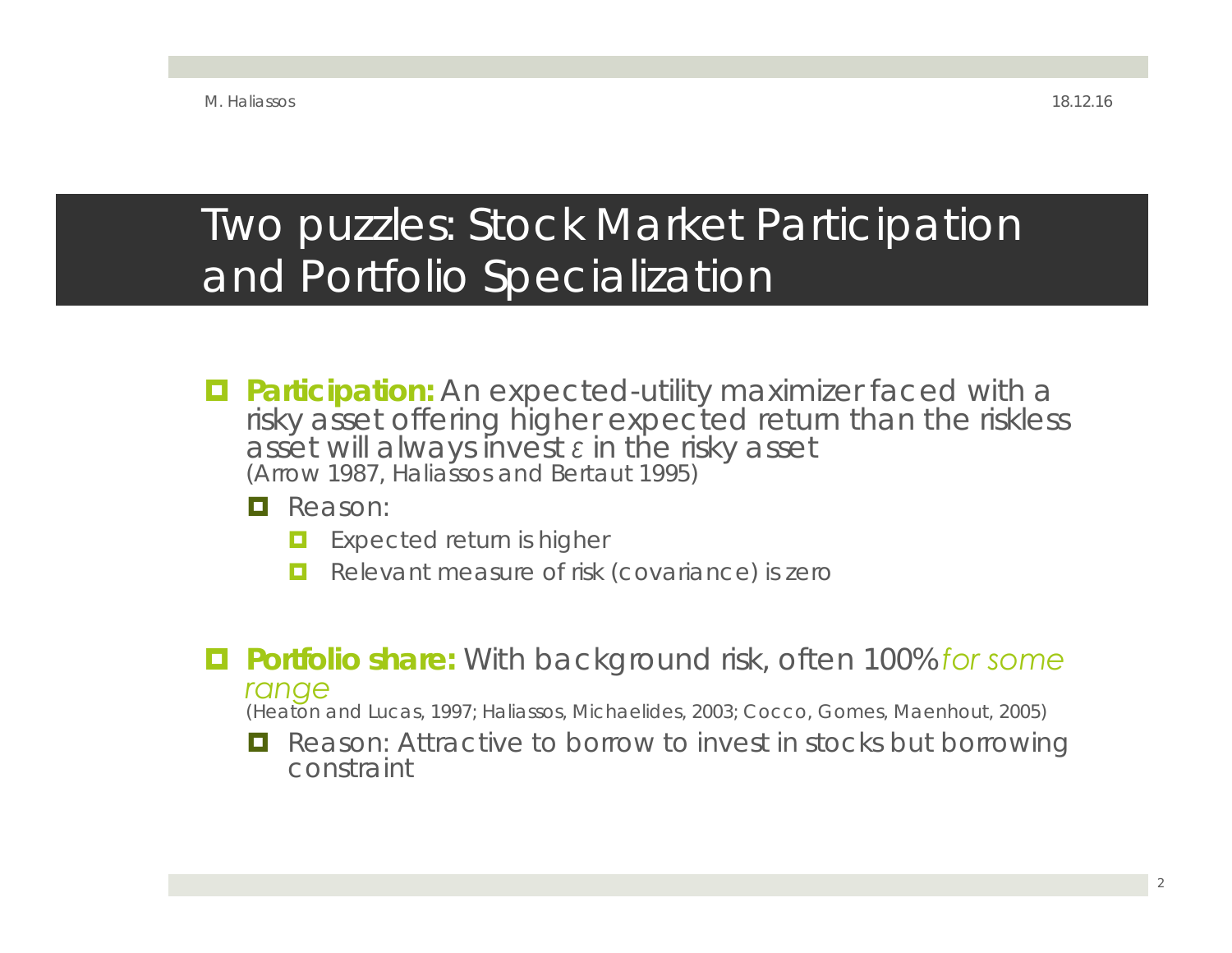Consumption, Stockholding, Riskless Asset Holding, and Risky Portfolio Share in a Model with Short Sales Constraints (Haliassos and Michaelides 2003)

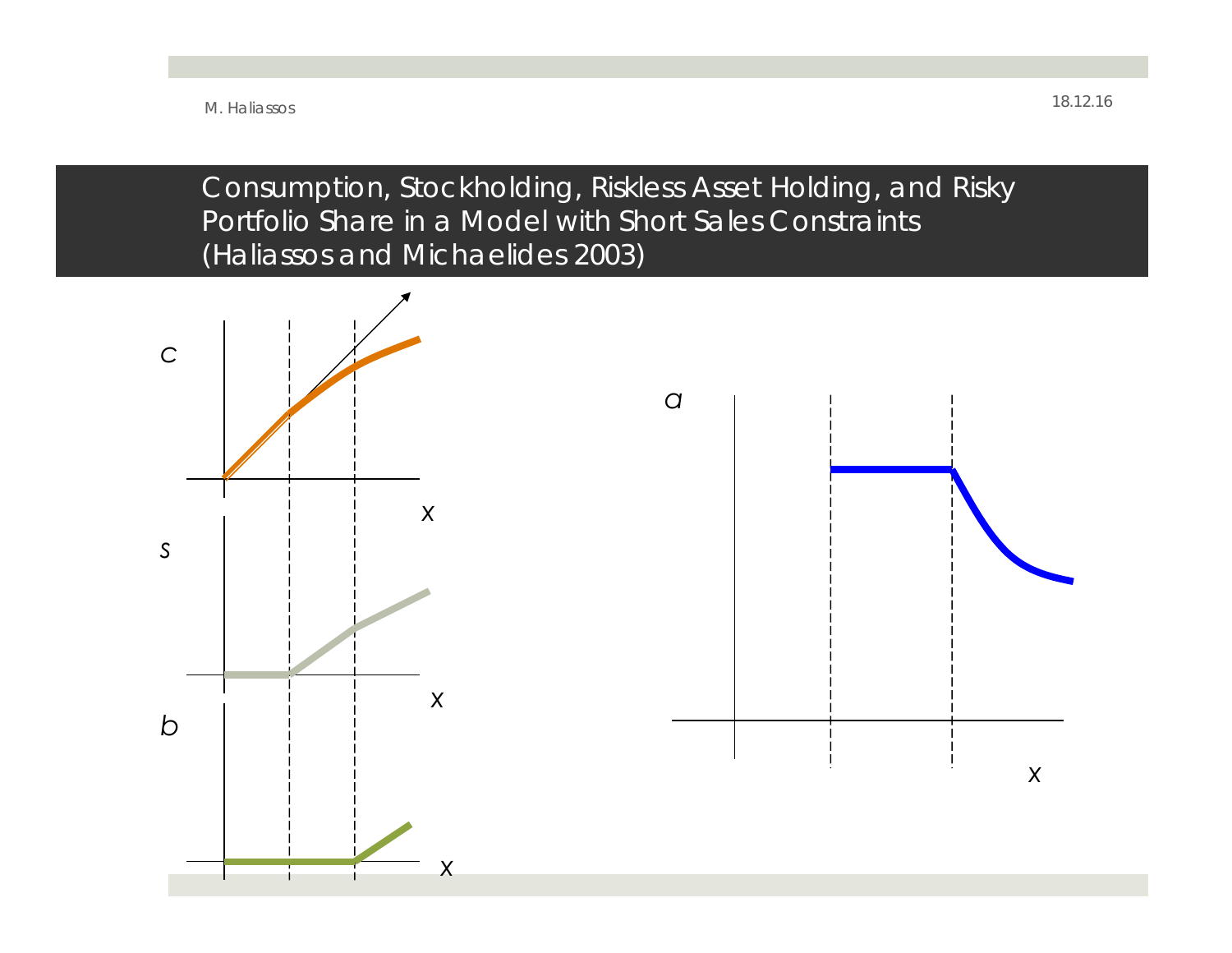## Ways to account for non-participation or limited risky portfolio share in the data

#### о **Reduce attractiveness of stocks relative to bonds**

- $\blacksquare$  **Fixed entry (and participation) costs only for stocks**
	- $\Box$  Haliassos and Bertaut (1995), Vissing Jorgensen (2002), Haliassos and Michaelides (2003), Gomes and Michaelides (2005): Expected stock payoffs have to overcome this hurdle
- D. **Limit expected-return attractiveness**
	- **D Trust**
		- $\Box$ Guiso, Sapienza, Zingales (JF 2008): probability of getting cheated with stocks
	- O **Subjective expectations:** 
		- $\Box$ Dominitz and Manski (JEEA 2007): Many people don't agree on equity premium
	- о **Interest rate wedge:**
		- $\Box$ Davis, Kubler, Willen (2006): stocks not a good deal if you have to borrow

#### о **Assume the agent does not consider the full asset menu**

- Œ. **Asset ignorance:** Guiso and Jappelli (2005)
- D. **Social interactions: only some can lower their entry/participation costs**
	- $\Box$ Hong, Kubik, Stein (2004): sociability encourages stockholding
	- о Duflo and Saez (2006): learning about assets from coworkers
- п **Narrow framing:** (Barberis, Huang, Thaler, 2006)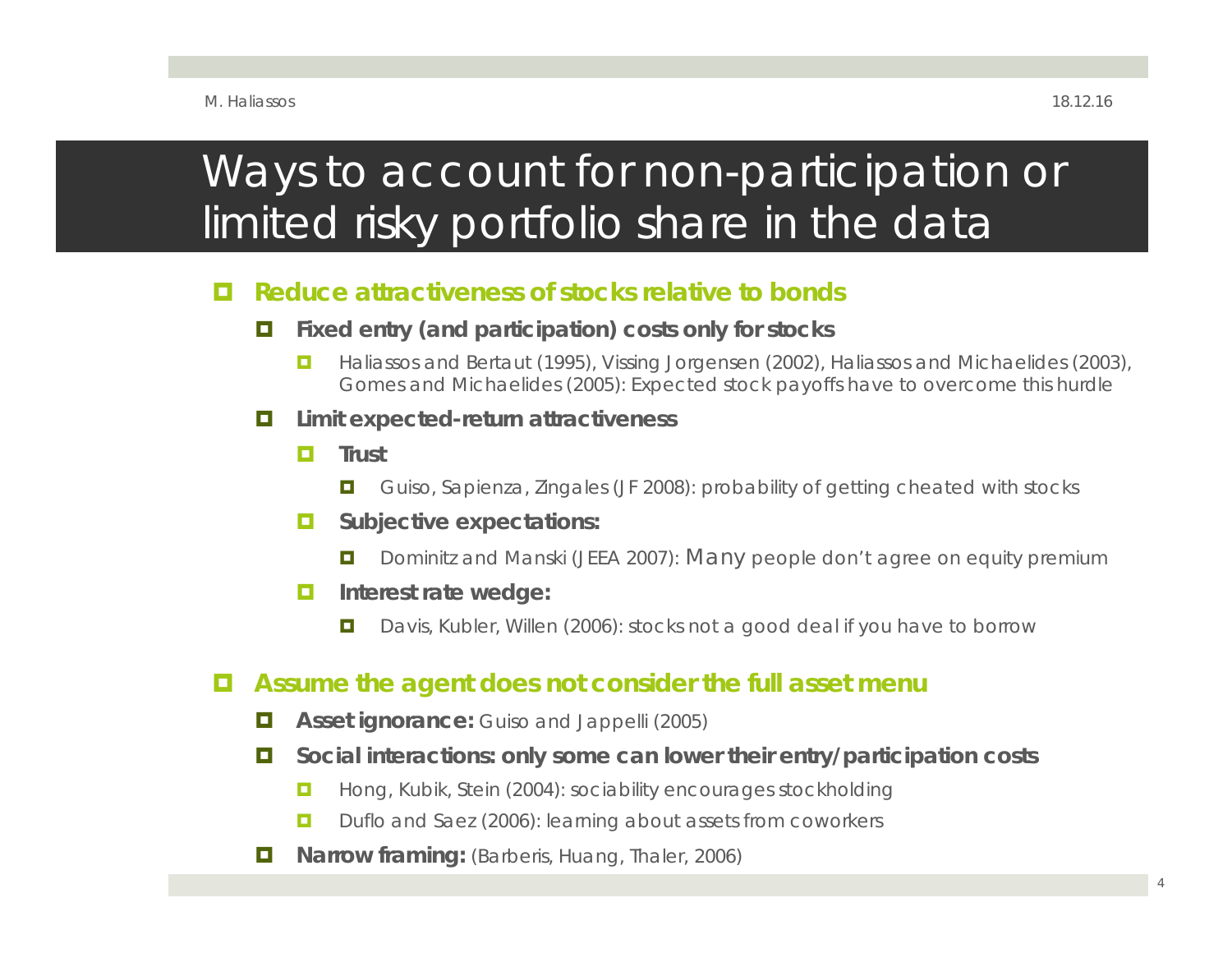## Ways to account for non-participation or limited risky portfolio share in the data

#### $\blacksquare$ **Magnify the risks: Probability of disasters** (Alan, 2012)

- Alan follows an insight from Reitz (1988), brought back by Barro (2006).
	- о There is a positive probability of a disastrous income state; and then, conditional on that occurring, a positive probability of a disaster in stock returns

#### o **Introduce competition of stocks with a third asset**

- o Possible substitution of **private businesses** for stocks
	- о Heaton and Lucas (2000) make this argument for rich households
	- o Roussanov (2012): desire to beat the Joneses through access to a private asset (unlisted business) rather than to listed stocks
- O Competition with investment in **human capital**
	- о **This paper!**
	- $\blacksquare$ **Very interesting, very well written, very worthwhile to examine**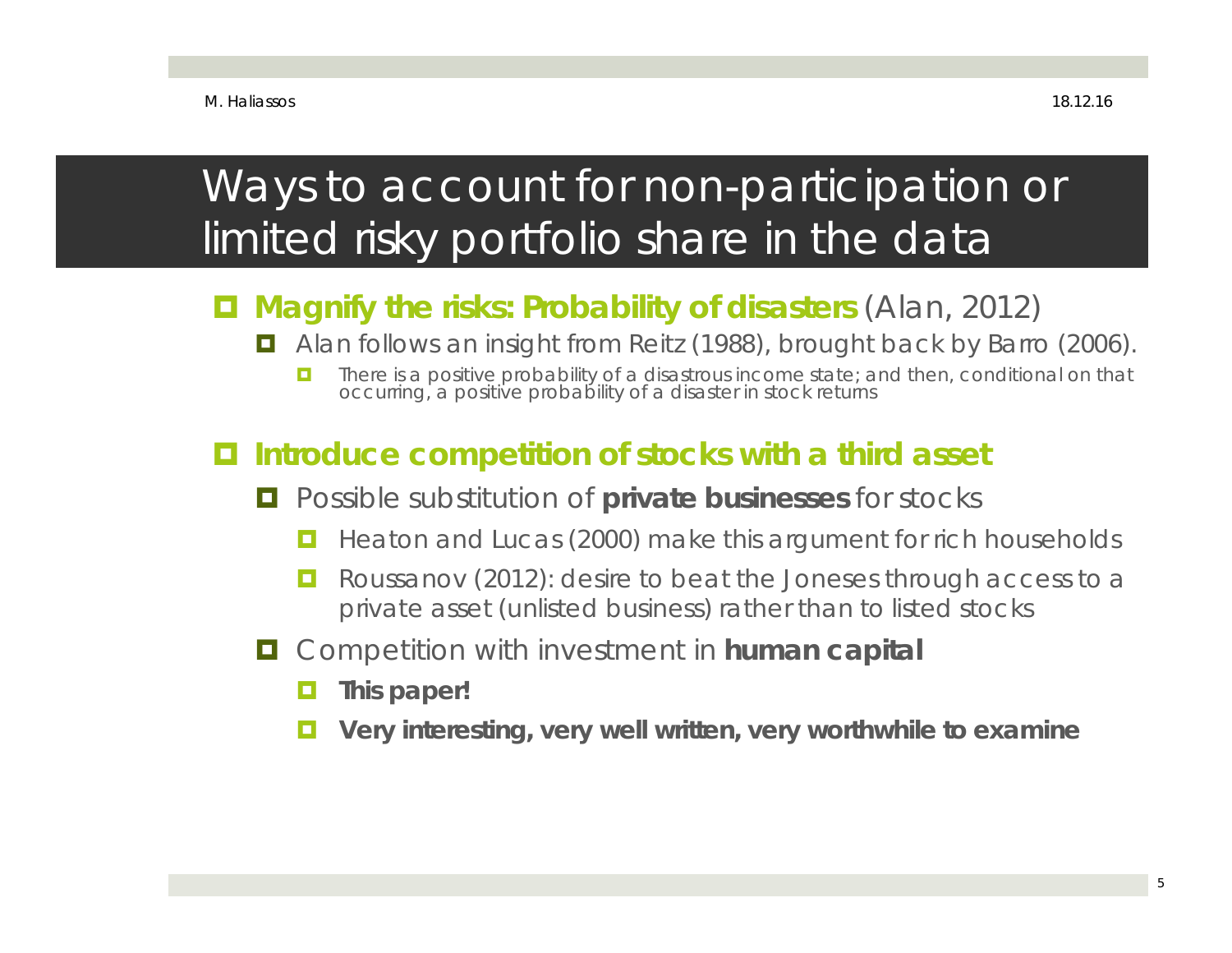### The margin between stocks and education in the model

- П Competition between investing in human capital accumulation and in stocks
	- $\blacksquare$ Time can be used for work or for education
	- $\blacksquare$ Earnings plus borrowing can be used for consumption or asset holding
	- $\blacksquare$ Thus, time spent on education reduces funds available for stockholding
- П Human capital return
	- $\blacksquare$ Heterogeneous initial h
	- $\blacksquare$ Heterogeneous ability to accumulate h by investing time
	- **D**  $w=h(a)(1-l)z$  (goes up with time invested in education, only z is stochastic)
- п Stock return
	- $\blacksquare$ Stochastic, same for every holder
- П Costs of investing in human capital
	- $\blacksquare$ No tuition fees but Time producing consumption
	- $\blacksquare$ Leisure: irrelevant for utility
- $\Box$  Costs of investing in stocks
	- o. No entry or participation costs, no info costs
	- п Foregone consumption or human capital accumulation
- П **Borrowing:** with  $r^L > r^B$  and  $r^L$  close to  $Er^S$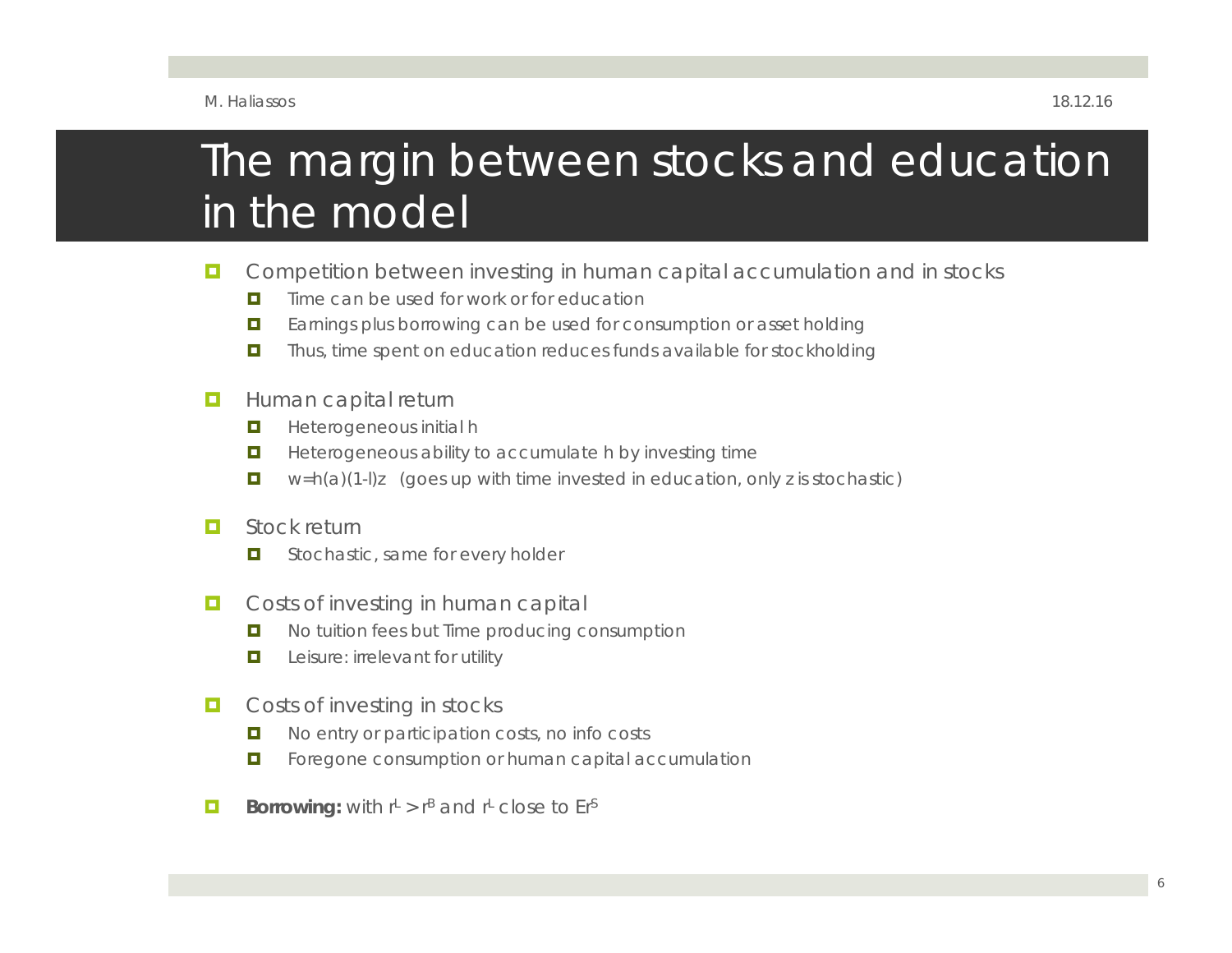## Comment: stocks-education margin

- o In the model, stocks are for those who find investment in education not so profitable (any more)
- $\blacksquare$  Arguments and models exist for investment in human capital to **influence not only future labor earnings but also stock returns/entry/monitoring costs:** this biases the tradeoff on which results rest
	- o Motivating point for **entry/participation costs**
	- $\blacksquare$  Point of *financial literacy literature* (Investment in financial literacy: Lusardi/Michaud/Mitchell, Jappelli/Padula)
	- $\Box$  Would affect portfolio shares but also participation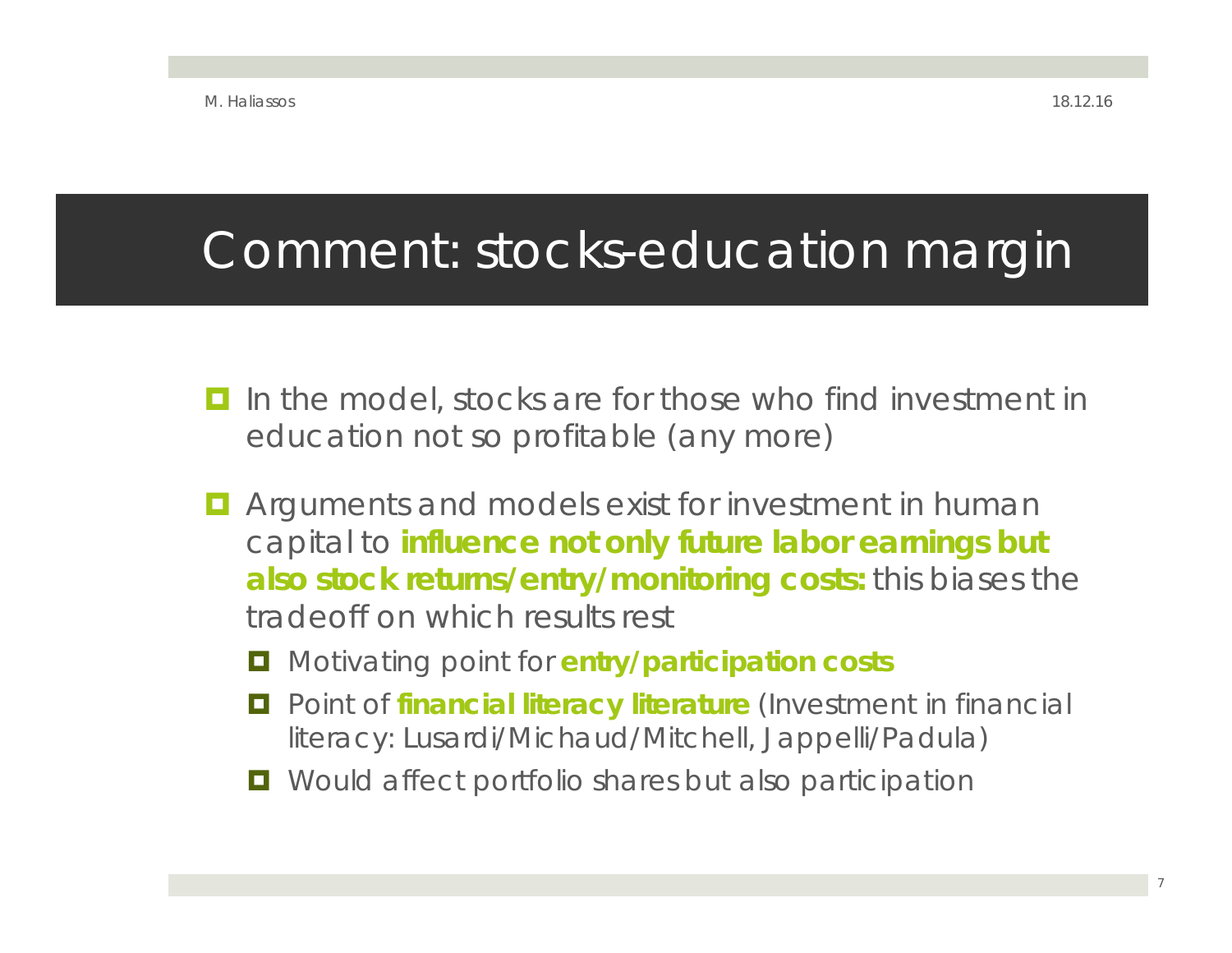### Comment: Competition or complementarity between stockholding and education?

- **D** Very mixed model implications:
	- In the model, **the least educated are more likely to invest in stocks** than in education, because educational investment is hopeless for them.
	- $\blacksquare$  Those with the **highest initial h participate in stocks in the highest rates.** But this is because they find investment in h not so rewarding and do not expect a sizeable increase in earnings.
	- **Higher h accumulation:** 
		- **I** if achieved through higher initial h and ability or an improvement in the h production technology, it leads to **an increase** in stock market participation.
		- **I** If it comes from greater allocation of time to h accumulation, it leads **to lower** stock market participation.
- O. But empirical results on education are unambiguous! Could it be because it facilitates stockholding instead of competing with it?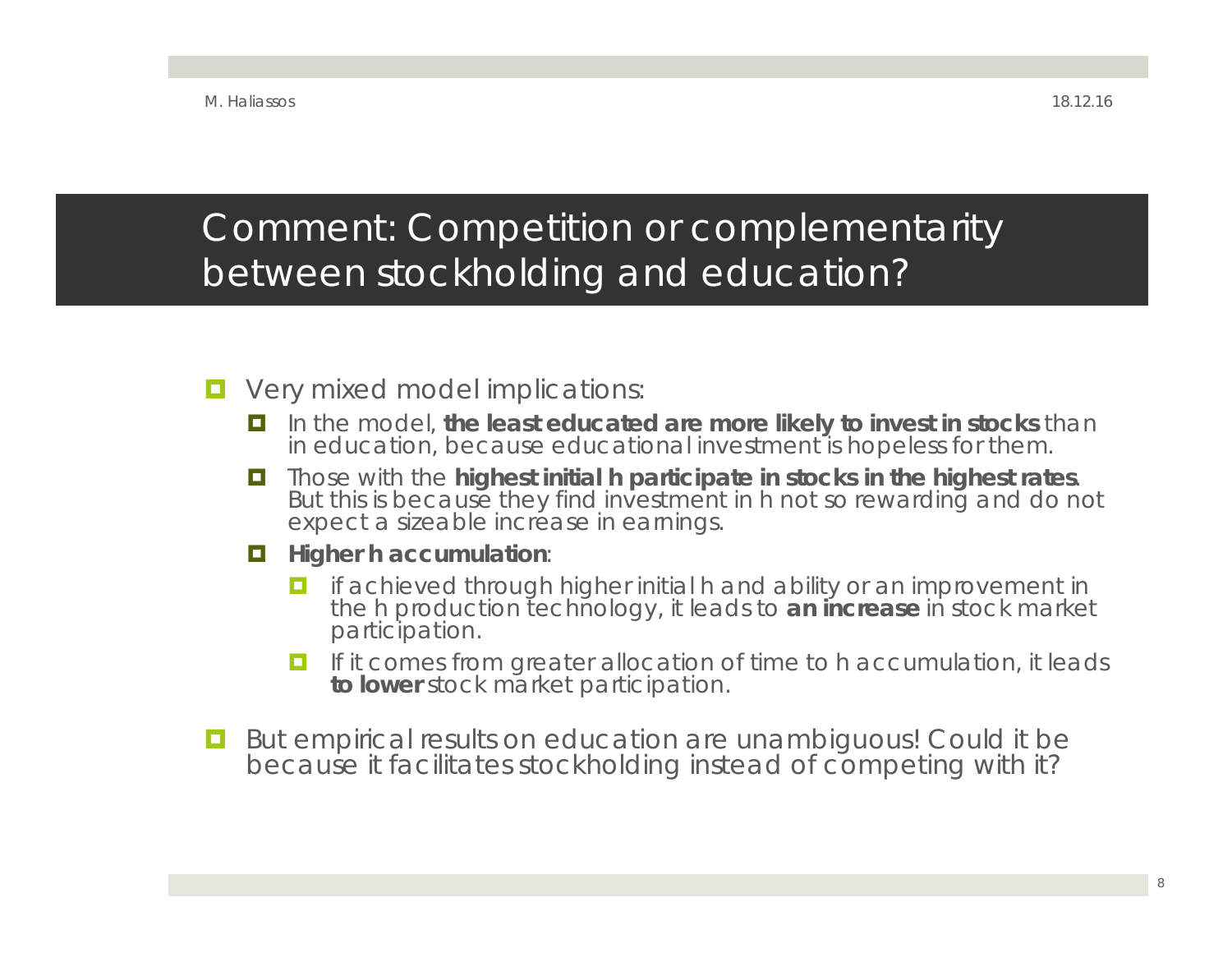## Comment: education-work margin

#### **E** Ease of taking up education is exaggerated:

- **E** Education is assumed to be incremental and feasible at any time, costing leisure that does not enter utility.
- **D** Work is assumed to be smoothly adjusted to fit the time needs of education
- **Fixed costs literature did not ignore human capital:** 
	- $\blacksquare$  always stressed that education could lower fixed costs, but it was implied that education would favor stockholding rather than displacing it.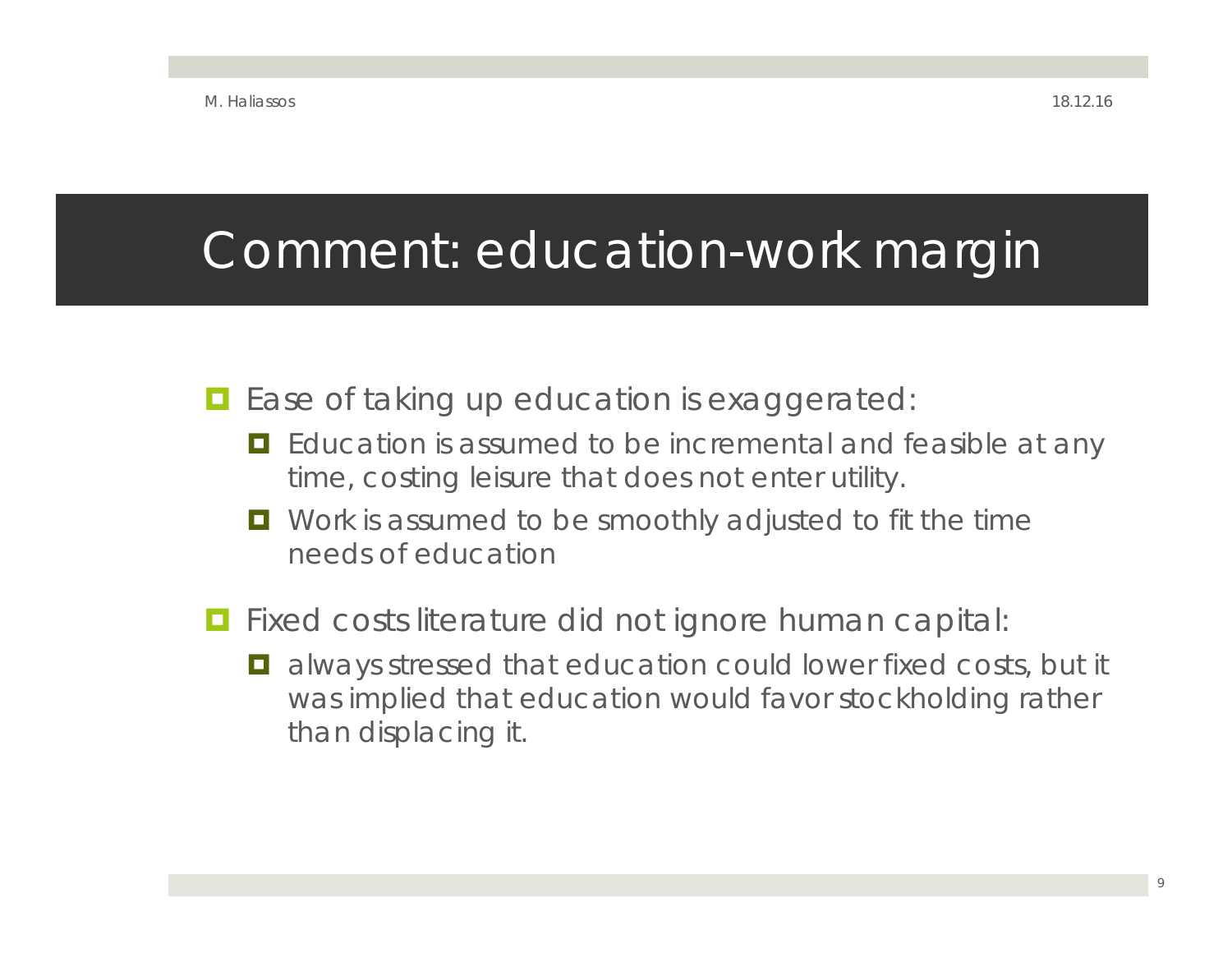# Comment: Matching age effects

#### **D** Why are HS dropouts dropped from the data?

- O This is a paper about the education margin, and they differ in variances and slope of earnings
- Empirical profiles matched suffer from the **Ameriks/Zeldes problem**: they are upward sloping because of the assumption of cohort but not time effects (see next slide)
- Yet, the model **abstracts from factors that would give cohort effects substance**: e.g., familiarity with stocks in formative years or stock market experiences.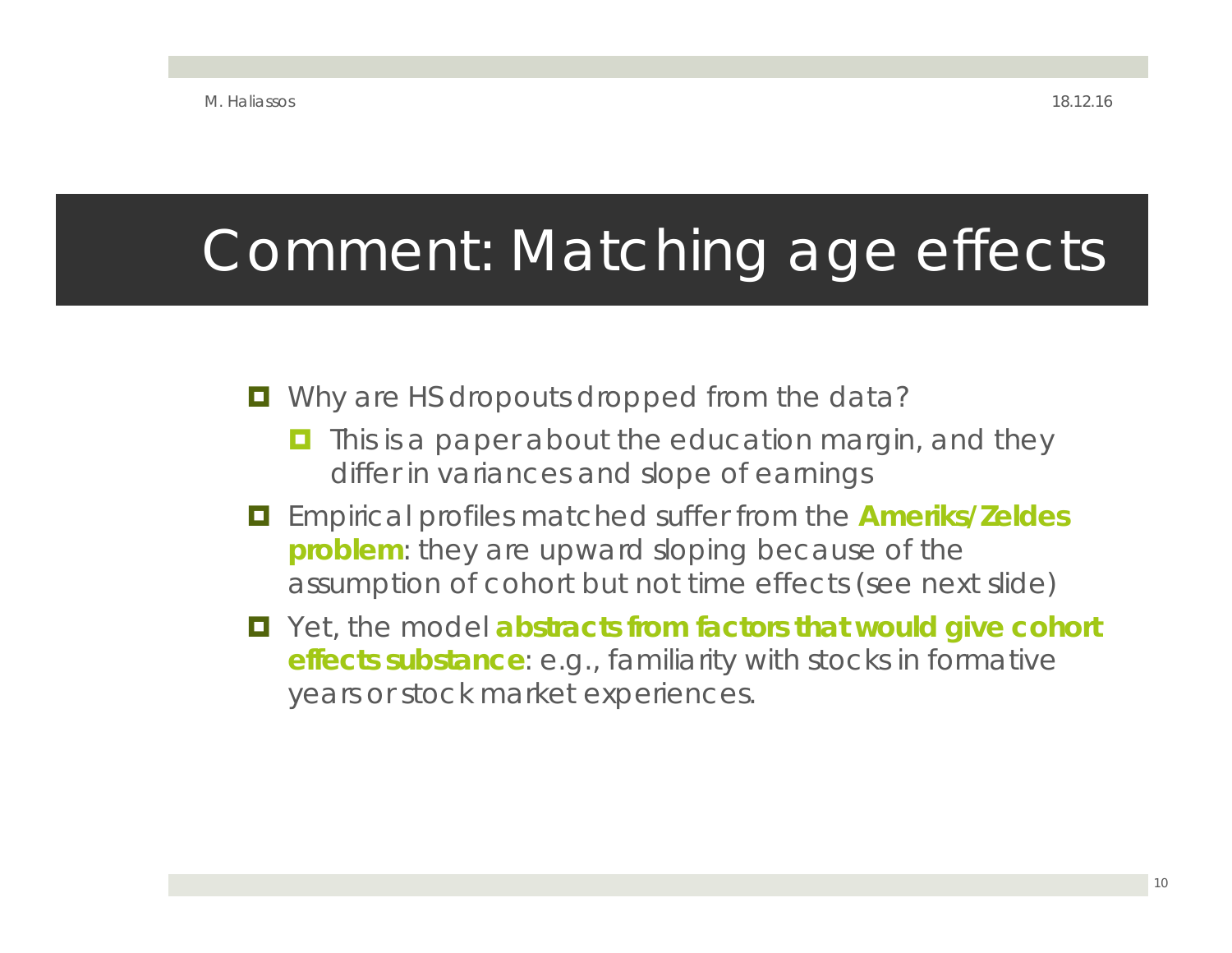### The difference in age effects between setting cohort or time effects to zero



Source: Ameriks and Zeldes (2005)